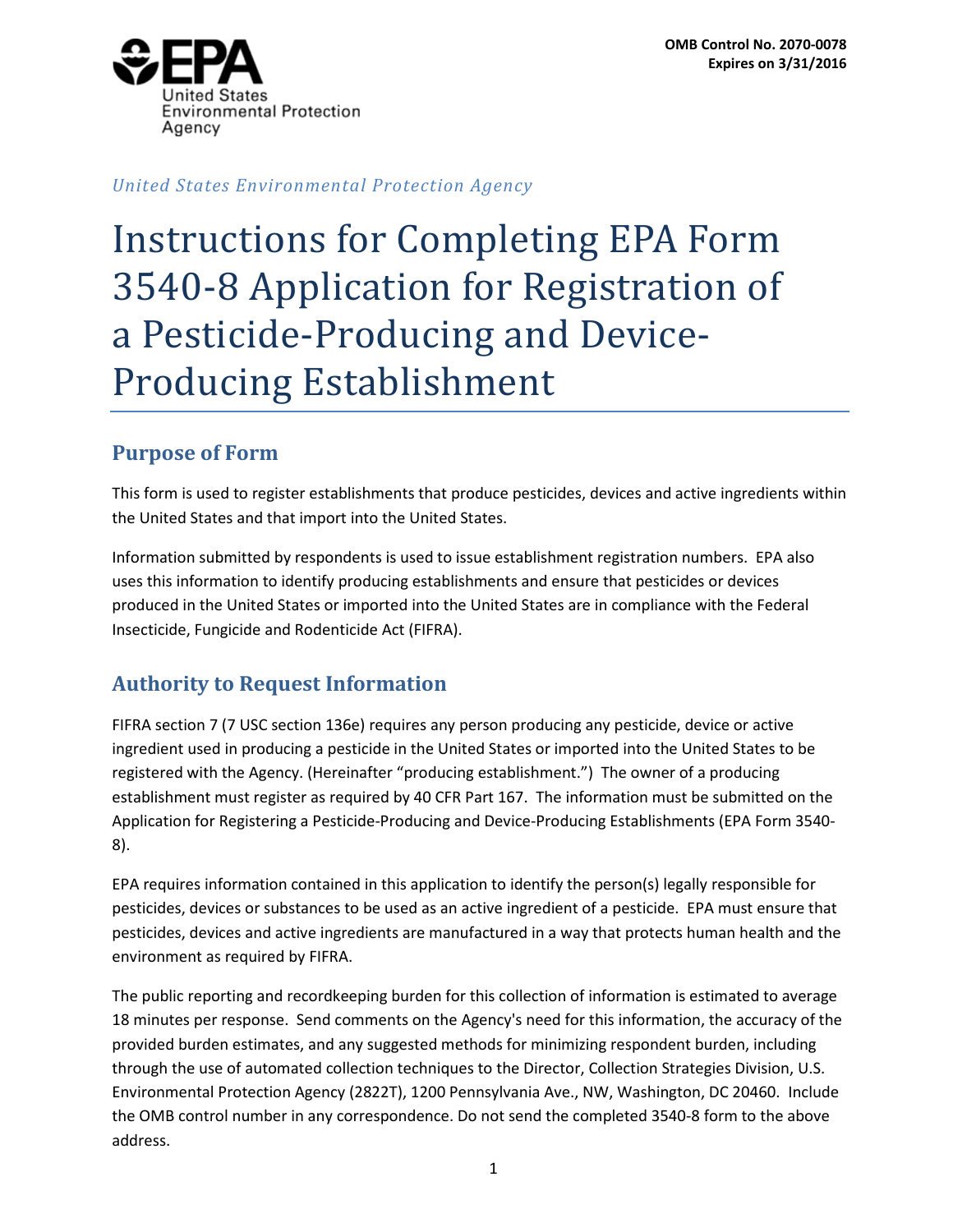#### **Who Must Submit this Form**

- Any **establishment** must register if it produces, packages, repackages, labels or relabels a pesticide, device or substances used as an active ingredient of a pesticide. Registration must occur before production or distribution takes place.
- Any establishment where a substance is produced, packaged, repackaged, labeled or relabeled must register with EPA if the producer intends that substance to be used as an active ingredient of a pesticide. If the producer has actual or constructive knowledge that the substance will be used by any person as an active ingredient of a pesticide, it must register with EPA before production or distribution takes place.
- Any domestic establishment producing a pesticide, device, active ingredient or any unregistered pesticide for export must register before production or distribution takes place.
- Any foreign establishment producing a pesticide, device or active ingredient for import into the United States must register before production or distribution takes place.
- Any establishment, either foreign or domestic, that produces a pesticide or device for use under a section 5 of FIFRA**—**Experimental Use Permit, section 18 of FIFRA**—** Emergency Exemption or section 24(c) of FIFRA**—**Special Local Need registrations must register before production or distribution takes place.

**NOTE** A facility where **only custom blending** activities take place is not considered a pesticide-producing establishment and therefore does not need to be registered. Please see the Pesticide Establishment Registration and Reporting FAQ for more information. [http://compliance.supportportal.com/link/portal/23002/23009/ArticleFolder/1654/Pesticide-](http://compliance.supportportal.com/link/portal/23002/23009/ArticleFolder/1654/Pesticide-Producers)**[Producers](http://compliance.supportportal.com/link/portal/23002/23009/ArticleFolder/1654/Pesticide-Producers)** 

### **General Instructions**

- Read all instructions before completing this form.
- Registering an establishment is only required once.
- Print in ink or type when completing the form. If you would like to complete this form electronically, an interactive PDF version is available at: [http://www2.epa.gov/compliance/epa](http://www2.epa.gov/compliance/epa-form-3540-8-application-registration-pesticide-producing-and-device-producing)[form-3540-8-application-registration-pesticide-producing-and-device-producing.](http://www2.epa.gov/compliance/epa-form-3540-8-application-registration-pesticide-producing-and-device-producing)
- **You must obtain an EPA Company Number from EPA's Office of Pesticides Programs (OPP) before submitting this application. Please se[e http://www2.epa.gov/pesticide](http://www2.epa.gov/pesticide-registration/pesticide-registration-manual-how-obtain-company-number-and-register-official)[registration/pesticide-registration-manual-how-obtain-company-number-and-register-official](http://www2.epa.gov/pesticide-registration/pesticide-registration-manual-how-obtain-company-number-and-register-official) for information on obtaining an EPA Company Number.**
- **Once you have obtained the EPA company number, then you must submit an EPA Form 3540-8 (Application for Registration of Pesticide-Producing and Device-Producing Establishment) to**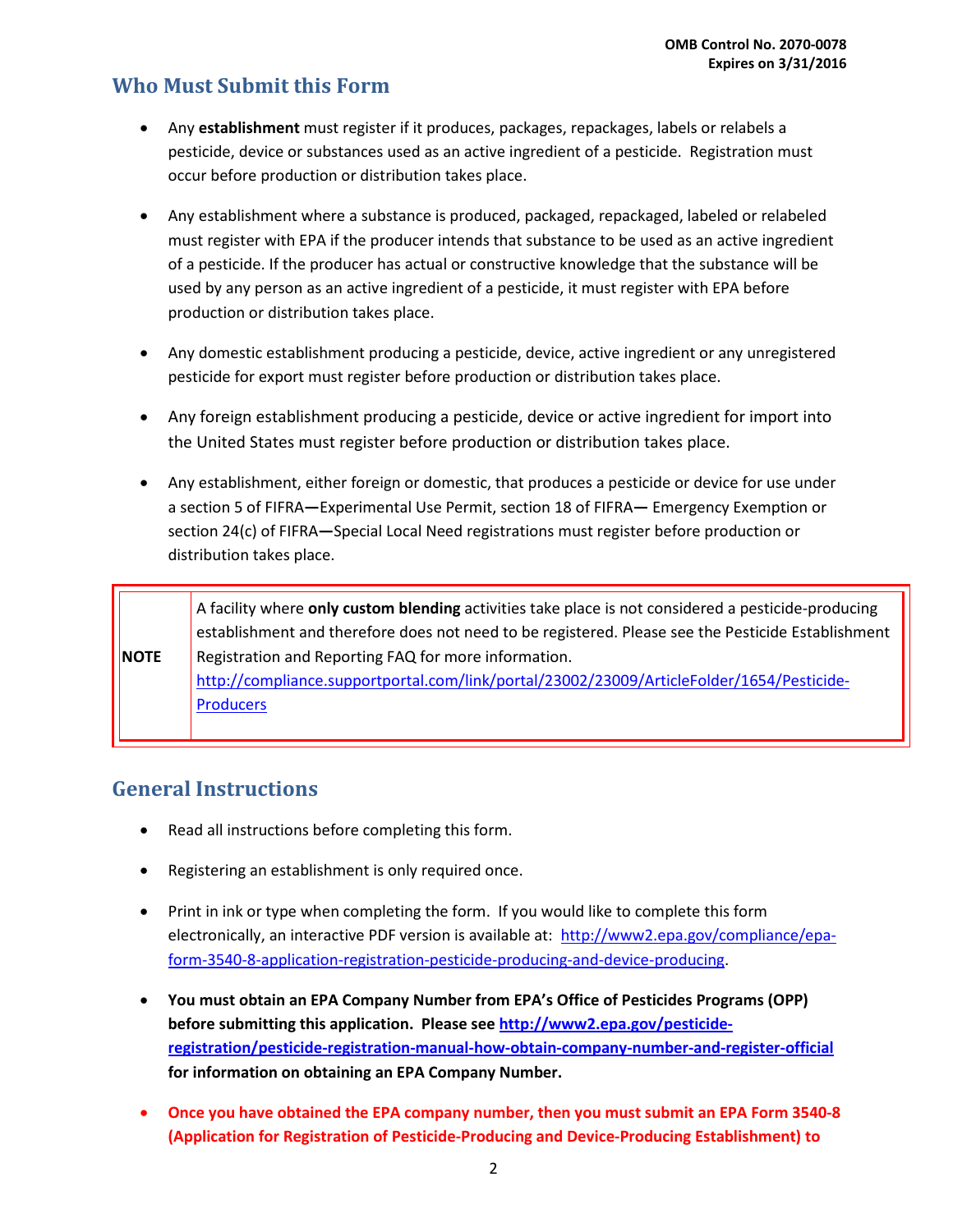**the applicable EPA office where your company Headquarters office is located to obtain the EPA establishment registration number. For assistance in completing the Form, please contact the [pesticide establishment coordinator](http://www.epa.gov/compliance/contact/monitoring-establish.html) in your area. (See Page 7). [http://www2.epa.gov/compliance/epa-form-3540-16-pesticide-report-pesticide-producing](http://www2.epa.gov/compliance/epa-form-3540-16-pesticide-report-pesticide-producing-and-device-producing-establishments)[and-device-producing-establishments](http://www2.epa.gov/compliance/epa-form-3540-16-pesticide-report-pesticide-producing-and-device-producing-establishments)**

- If you need additional information about your responsibilities as a pesticide or device producing establishment, please see Pesticide Establishment—Registration and Reporting Questions at: [http://compliance.supportportal.com/link/portal/23002/23009/ArticleFolder/1654/Pesticide-](http://compliance.supportportal.com/link/portal/23002/23009/ArticleFolder/1654/Pesticide-Producers)**[Producers](http://compliance.supportportal.com/link/portal/23002/23009/ArticleFolder/1654/Pesticide-Producers)**
- Regulations regarding books and records of pesticide and device production and distribution can found at 40 CFR Part 169.

# **How to Complete the Application Form**

#### **Company Information**

- **Item 1—Company Name**: Provide the legal name of your company as given to the Office of Pesticide Programs (OPP).
- **Item 2—EPA Company Number**: Provide your EPA FIFRA Company Number as assigned by OPP.
- **Item 3—Company Name (doing business as)**: If you operate your company under a different name than that listed in Item 1 (i.e., doing business as), please list it here.For foreign establishments, the phrase "trading as" is equivalent to "doing business as."
- **Items 4 to 9—Site Address**: Please provide the physical address of the company headquarters office of the producing establishment.
- **Items 10 to 15—Mailing Address**: Please provide the mailing address where EPA can contact you about your registered establishments. For foreign establishments, if identical to above, write SAME. **Note**: This address may be different than the address you used to obtain your company number.

| <b>INOTE</b> | Country Codes for Foreign Pesticide Establishments are available at:          |
|--------------|-------------------------------------------------------------------------------|
|              | http://www2.epa.gov/compliance/country-codes-foreign-pesticide-establishments |

- **Item 16—Phone Number**: Please enter the telephone number, including country code, EPA should use to contact you about your pesticide establishments.
- **Item 17**—**eMail**: Please enter your email address (optional).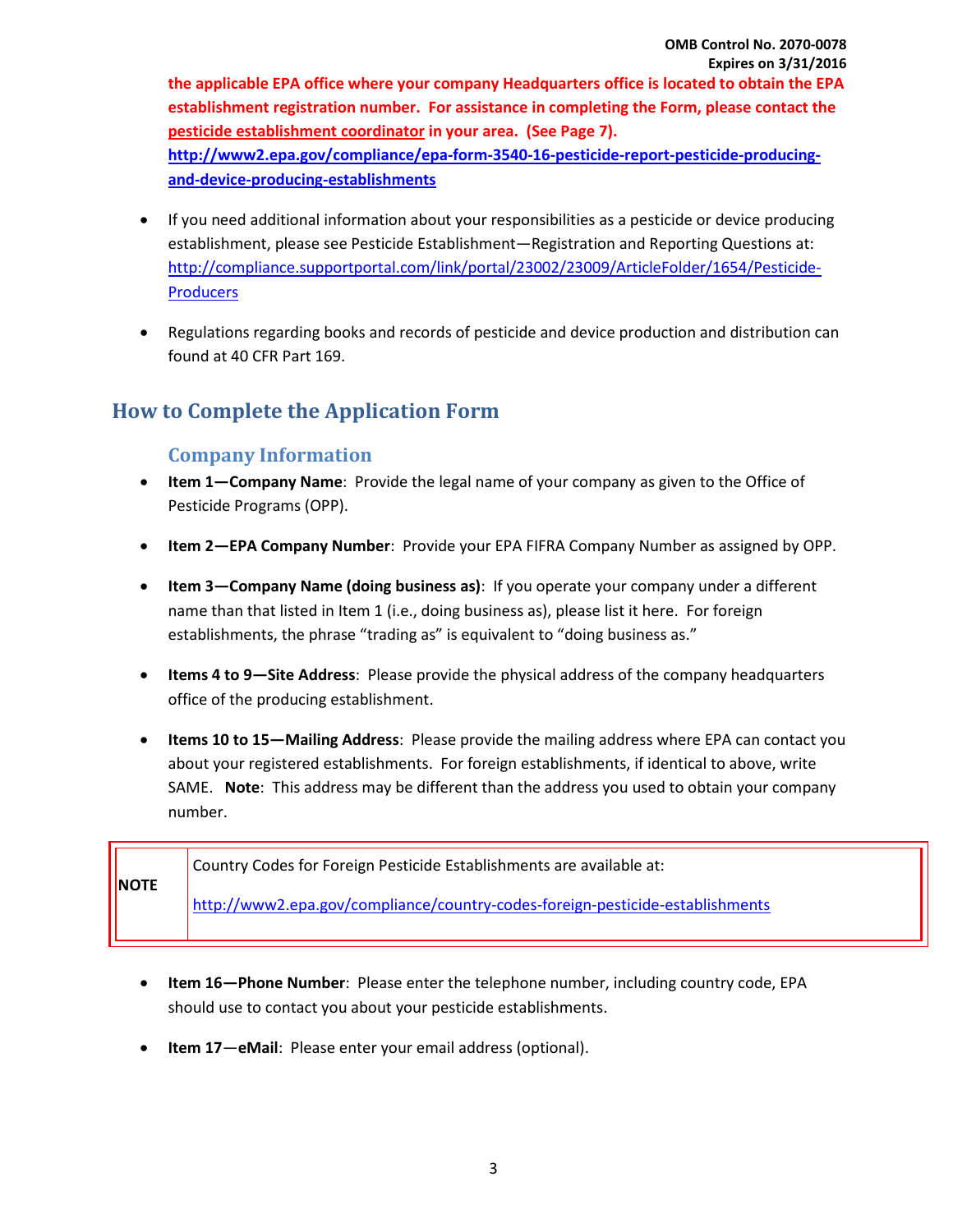#### **Authorized Agent (if applicable)**

• **Item 18—Authorized Agent Name**: If you are the designated authorized agent and you are submitting an application on behalf of the company (including foreign) indicated in Item 1, provide your name, address, etc. [See 40 CFR Part 152.50(3)]

**NOTE** If a foreign company official changes or elects an Authorized Agent to represent their company, they must specify the designation on **their company letterhead** (**translated into English**). Provide the authorized agent's company name, mailing address and telephone number details in the letter. Attach the letter to the application request (EPA Form 3540-8). **In addition**, all companies should send a copy of the letter to the Office of Pesticides Programs. It may be fax to 703-305-7670.

- **Items 19— Authorized Agent Organization**: As the designated authorized agent, provide your company name.
- **Items 20 to 23—Mailing Address**: Please provide the mailing address where EPA can contact you on behalf of the company and/or establishment.
- **Item 24—Phone Number**: Please enter the telephone number EPA should use to contact you about the pesticide company and/or establishments.
- **Item 25**—**Email**: Please enter your email address (optional).

#### **Signature Certification**

- **Items 26 and 27—Name and Title of Company Official or Authorized Agent**: Please enter the name and title of the person who is responsible for the establishment to the requirements of FIFRA section 7. **Note:** If you are the authorized agent submitting this application, please enter your name and title.
- **Items 28 and 29**—**Signature of Company Official or Authorized Agent**: The company official and/or authorized agent listed in Item 26 must sign and date the application in order for it to be processed. **Note:** If you are the authorized agent listed in Item 18—25, you must sign and date the application in order for it to be processed.

#### **Establishment Information**

| <b>NOTE</b> | Please complete Items 30 through 46 for each producing establishment you wish to register with EPA.<br>You may register establishments in multiple states on this form. |
|-------------|-------------------------------------------------------------------------------------------------------------------------------------------------------------------------|
|             |                                                                                                                                                                         |

• **Item 30—Establishment Name**: Please enter the name of the establishment being registered with EPA.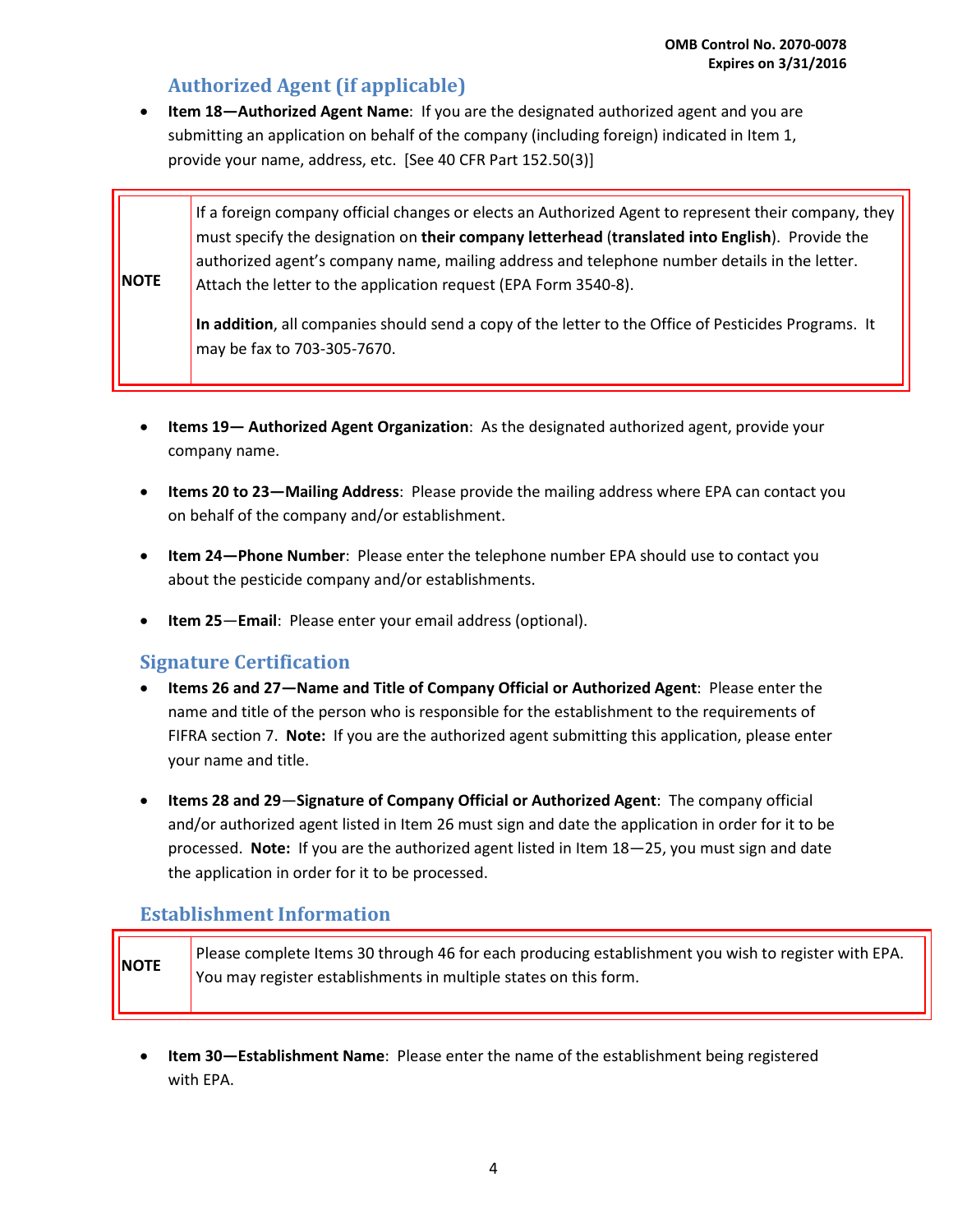**NOTE** Each establishment requesting to be registered must be operated by the company identified in Item 1.

- **Items 31 to 38**—**Site Address**: Please provide the physical address, **not a post office box or route number**, where your establishment is located.
- **Items 39 to 44**—**Mailing Address**: Please provide the mailing address for the establishment if different from the site address (if identical to above, write SAME).
- **Item 45—Phone Number**: Please enter the phone number for the establishment. For foreign establishments, please provide the country code.
- **Item 46—eMail**: Please enter an email address EPA can use to contact the establishment (optional).

# **Before You Submit Your Application:**

- Did you enter your company number received from the Office of Pesticides Programs? (Item 2)
- Did you remember to sign your application? (Item 26)
- If you are designating an Authorized Agent, is the letter attached? (See note at Item 18)
- Did you include all the Authorized Agent information? (Item 18—25)
- Are you sending your establishment applications to the correct Regional or Headquarters contact? (See Page 7)
- **If you are changing or electing an Authorized Agent for your Company and/or Establishment, did you also notify the Office of Pesticide Programs?** (See note at Item 18)
- **If more than one page is used to list establishments, please complete the statement, "This is**  page of ."
- **Please proofread your application before submittal. Errors in your application will delay the process.**

### **Where Should I Send my Completed Application?**

- **Domestic producers** should submit the application to the EPA Regional Office where your company headquarters is located. (See Page 7)
- **Foreign producers** should submit the application to the EPA office in Washington, DC. If the authorized agent is listed, EPA will send the notification to the authorized agent. (See Page 7)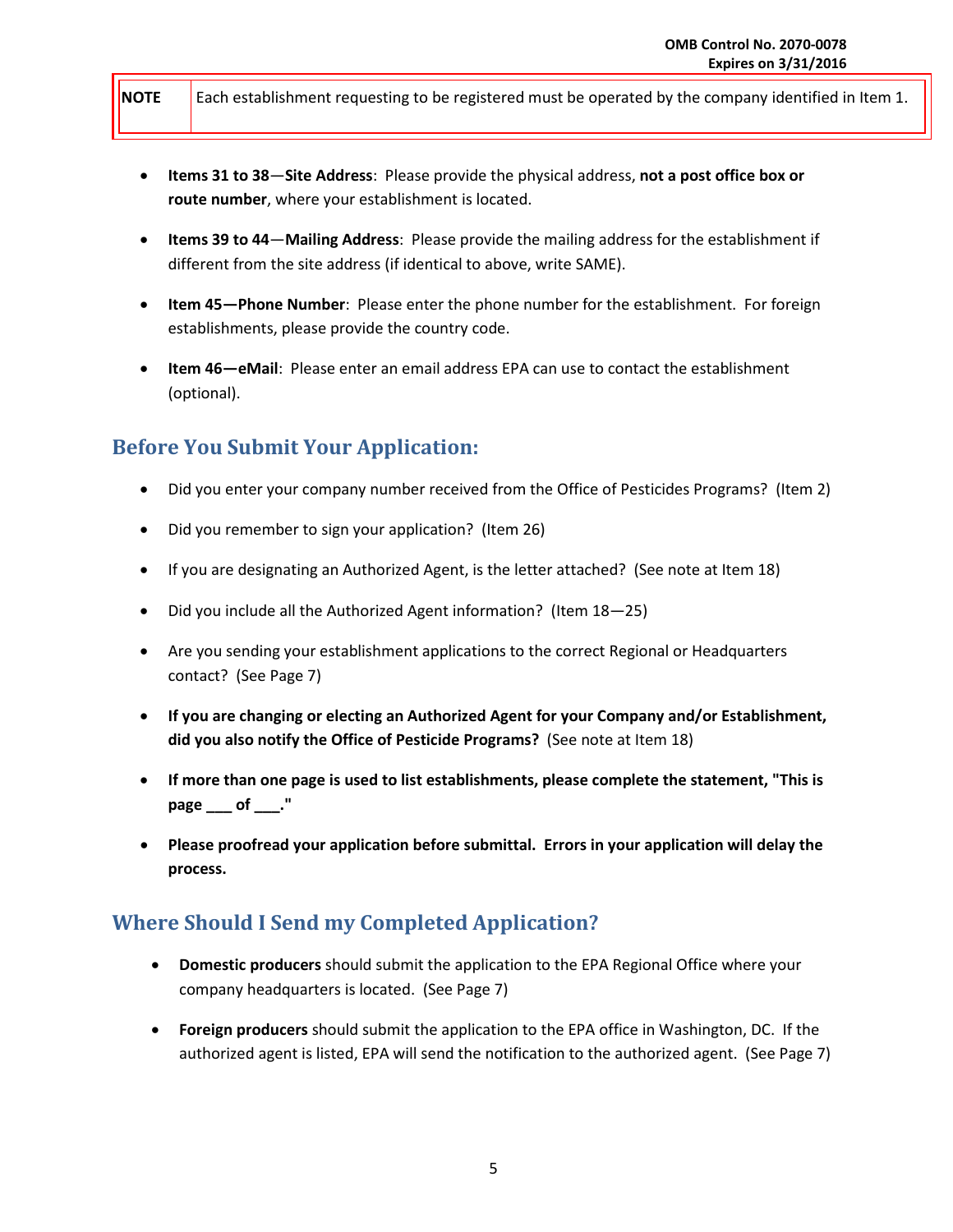# **What Happens after I File this Application?**

- Upon receipt of the completed application, **EPA will assign a unique number** to each establishment registered **and notify the company or authorized agent** of the registration(s).
- You must submit an initial report on EPA Form 3540-16 **(**Pesticide Report for Pesticide-Producing and Device-Producing Establishments) [\(http://www2.epa.gov/compliance/epa-form-3540-16-pesticide](http://www2.epa.gov/compliance/epa-form-3540-16-pesticide-report-pesticide-producing-and-device-producing-establishments)[report-pesticide-producing-and-device-producing-establishments\)](http://www2.epa.gov/compliance/epa-form-3540-16-pesticide-report-pesticide-producing-and-device-producing-establishments) to EPA **within 30 days** after receipt of notification of establishment registration. Failure to file the initial report is an unlawful act and may result in termination of the establishment's registration or a civil penalty assessment. In addition to the initial report, an annual report is due to EPA by March 1 of every year.
- Each producing establishment must place its assigned EPA establishment number on the immediate container or label of each pesticide, device or active ingredient produced.
- Your registration will remain effective as long as you file an annual production report (EPA Form 3540-16) with the Agency. If you wish to terminate your establishment registration, please send a letter to EPA using your company letterhead with the request. Failure to report annually as required may result in termination of your establishment's registration or a civil penalty assessment (40 CFR Part 167).

# **When Should my Company or Establishment Information be Revised?**

• If any information changes after you file your application, you must report to EPA those changes in writing on company letterhead or on EPA Form 3540-8 within 30 days. If you inform us using 3540-8, please specify what information has changed. [\(http://www2.epa.gov/compliance/epa-form-3540-8-application-registration-pesticide](http://www2.epa.gov/compliance/epa-form-3540-8-application-registration-pesticide-producing-and-device-producing)[producing-and-device-producing\)](http://www2.epa.gov/compliance/epa-form-3540-8-application-registration-pesticide-producing-and-device-producing).